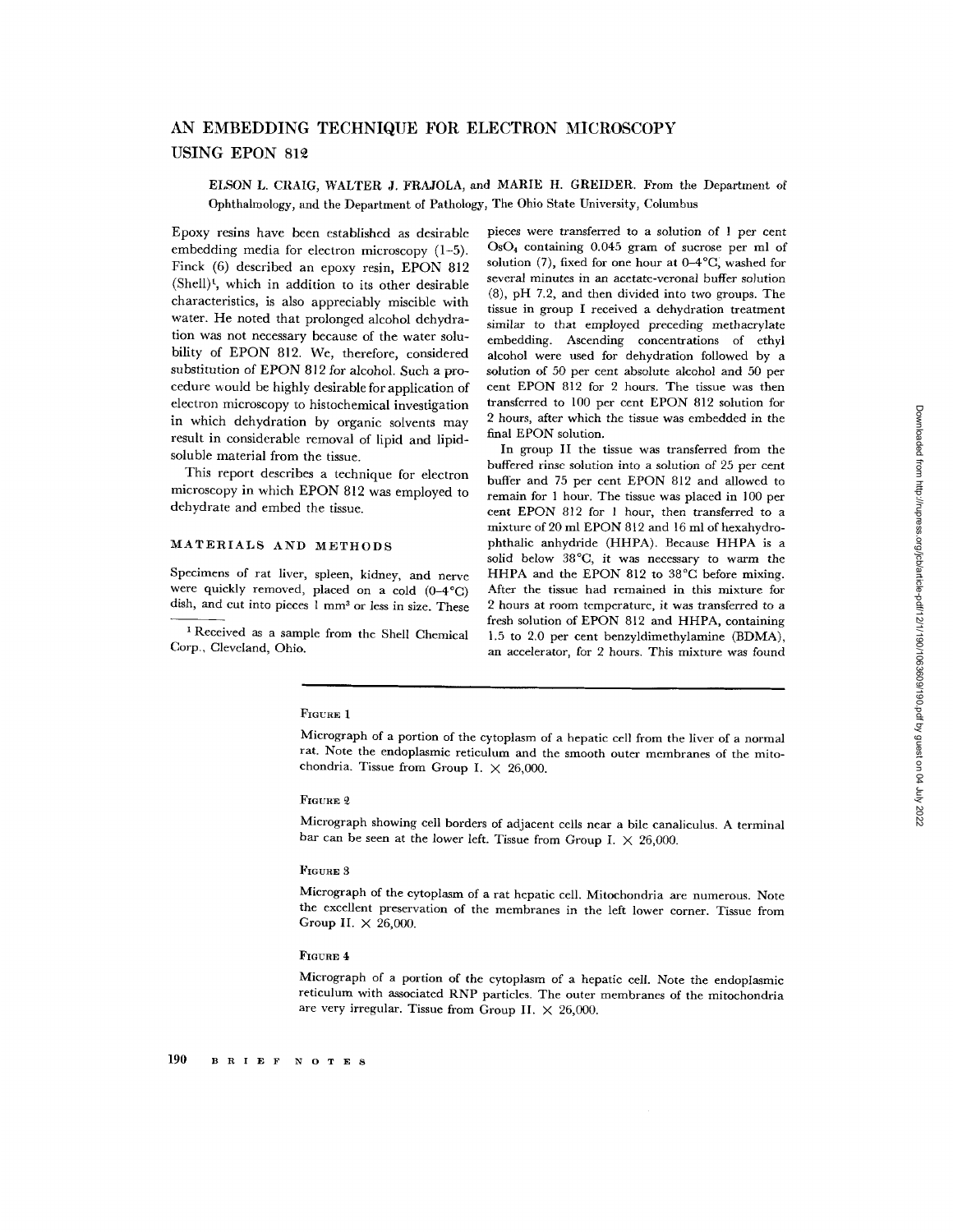

B R I E F N O T E S 191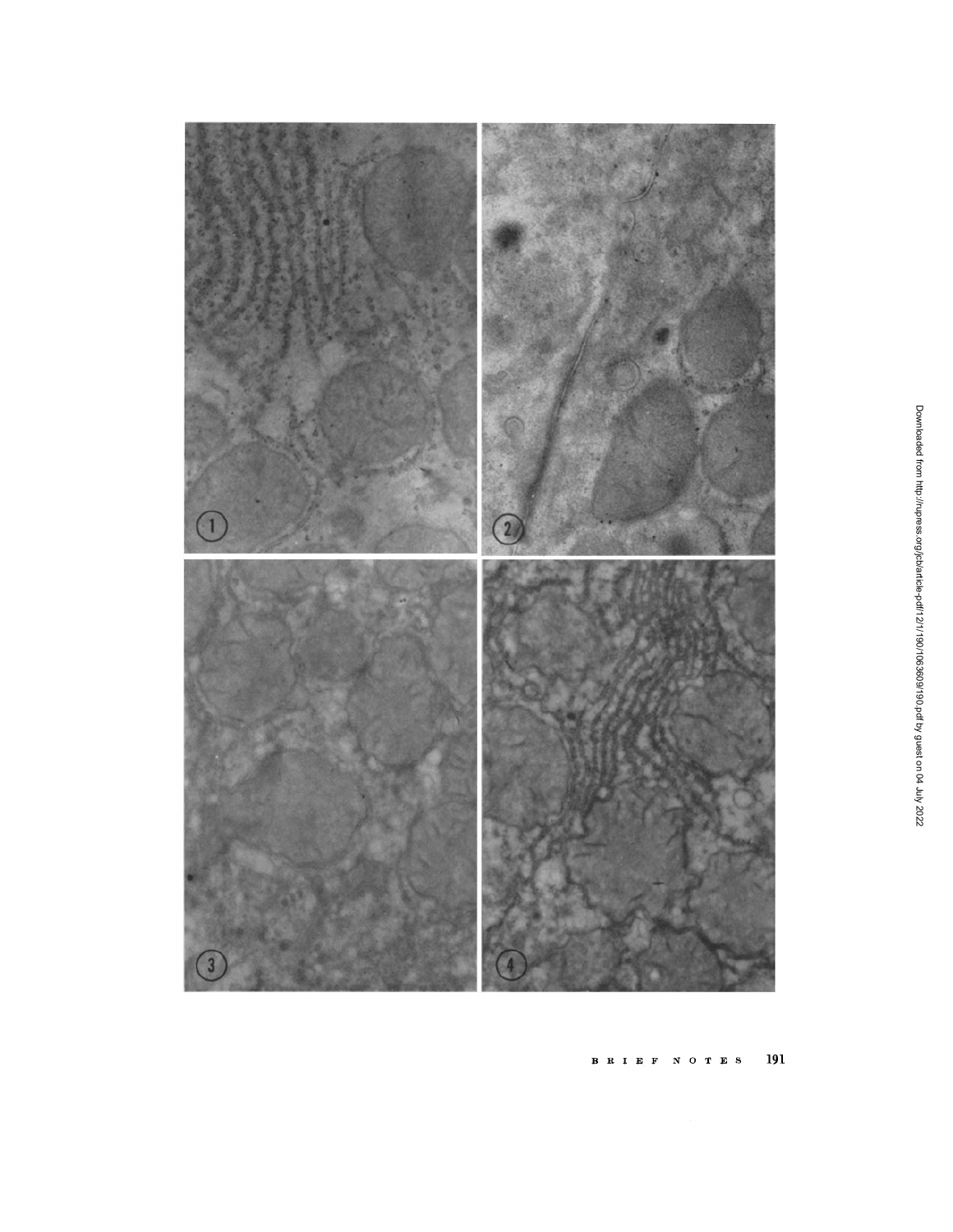Throughout the impregnation procedure, frequent changing of the solutions and constant agitation (on a circular-motion shaking device) were imperative to insure adequate removal of the water and penetration of the embedding solutions. The capsules were placed in a 55°C oven and allowed to polymerize overnight. The final product was a clear, strawcolored block which was hard, tough, showed minimal shrinkage, and seldom contained bubbles. These blocks were then prepared and sectioned by procedures routinely employed for methacrylate blocks.

## **OBSERVATIONS**

Sections of hepatic parenchymal cells from specimens dehydrated in alcohol and embedded in EPON 812 were compared to those dehydrated and embedded in EPON 812. The homogeneous matrix of cells from tissue dehydrated with alcohol (Figs. 1 and 2) contained a complex of structures of variable size. The membranes of the endoplasmic reticulum were distinct and appeared associated with sharply defined ribonucleoprotein particles (RNP). The mitochondria were oval to round and possessed smooth limiting membranes. There were a few cristae which did not completely span the width of the mitochondria. The cell membranes of adjacent cells were in close apposition. In Fig. 2 a terminal bar is clearly discernible.

The cytoplasm of cells dehydrated in EPON 812 (Figs. 3 and 4) showed several minor differences when compared with cells from tissue dehydrated in alcohol. Most notable of these is the shape of the limiting membranes of the mitochondria. While retaining their characteristic double structure, the limiting membranes of mitochondria in cells dehydrated in EPON 812 were convoluted.

### **FIGURE 5**

Micrograph showing granules of an eosinophile. The outer membrane of the granules appears intact. Tissue from Group II.  $\times$  26,000.

## **FIGURE 6**

Micrograph of a portion of myelin sheath from the sciatic nerve of a rat. Parallel lamellae are apparent. Tissue from Group II.  $\times$  20,800.

#### FIGURE 7

Micrograph of a portion of a macrophagc from the splcen of a rat. Large, dense clumps of disintegrating red cells can be seen. Note the distinct granules which are probably ferritin. Tissue from Group II.  $\times$  20,800.

#### FIGURE 8

Micrograph of cells from a rat kidney tubule. Note the nuclear pore (arrow). Tissue from Group I stained with lead hydroxide.  $\times$  13,500.

#### FIGURE **<sup>9</sup>**

Micrograph of a large mitochondrion in a proximal convoluted tubule cell from tissue treated similarly to that shown in Fig. 8. At arrow 1 the crista appears continuous with the inner of the two limiting membranes, while at arrow 2 there seems to be a distinct discontinuity.  $\times$  28,200.

#### FIGURE 10

Micrograph of the basal portion of a proximal convoluted tubule cell. The prominent basal infoldings of the plasma membrane are clearly seen. Tissue from Group I stained with lead hydroxide.  $\times$  13,500.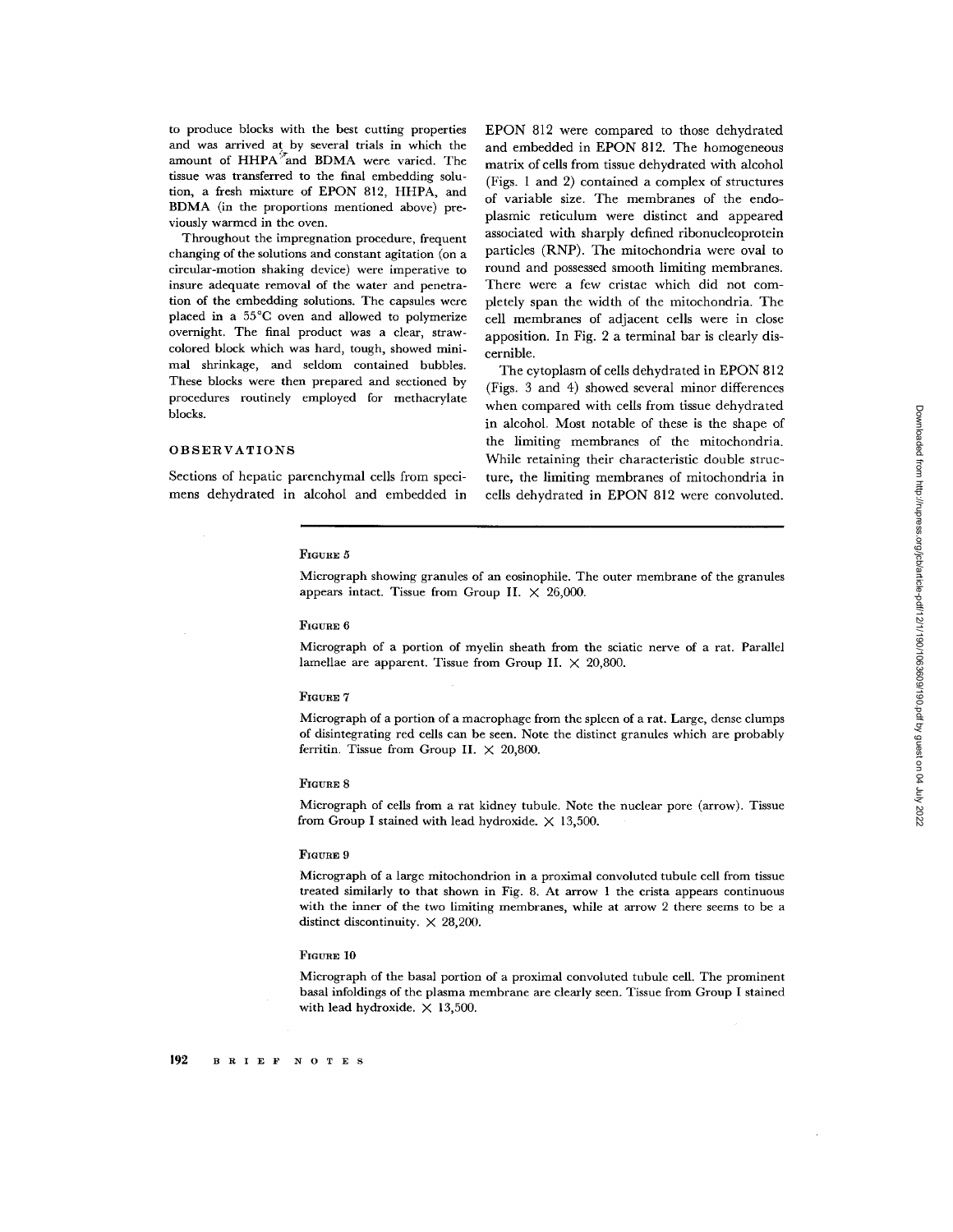

## B R I E F N O T E S 193